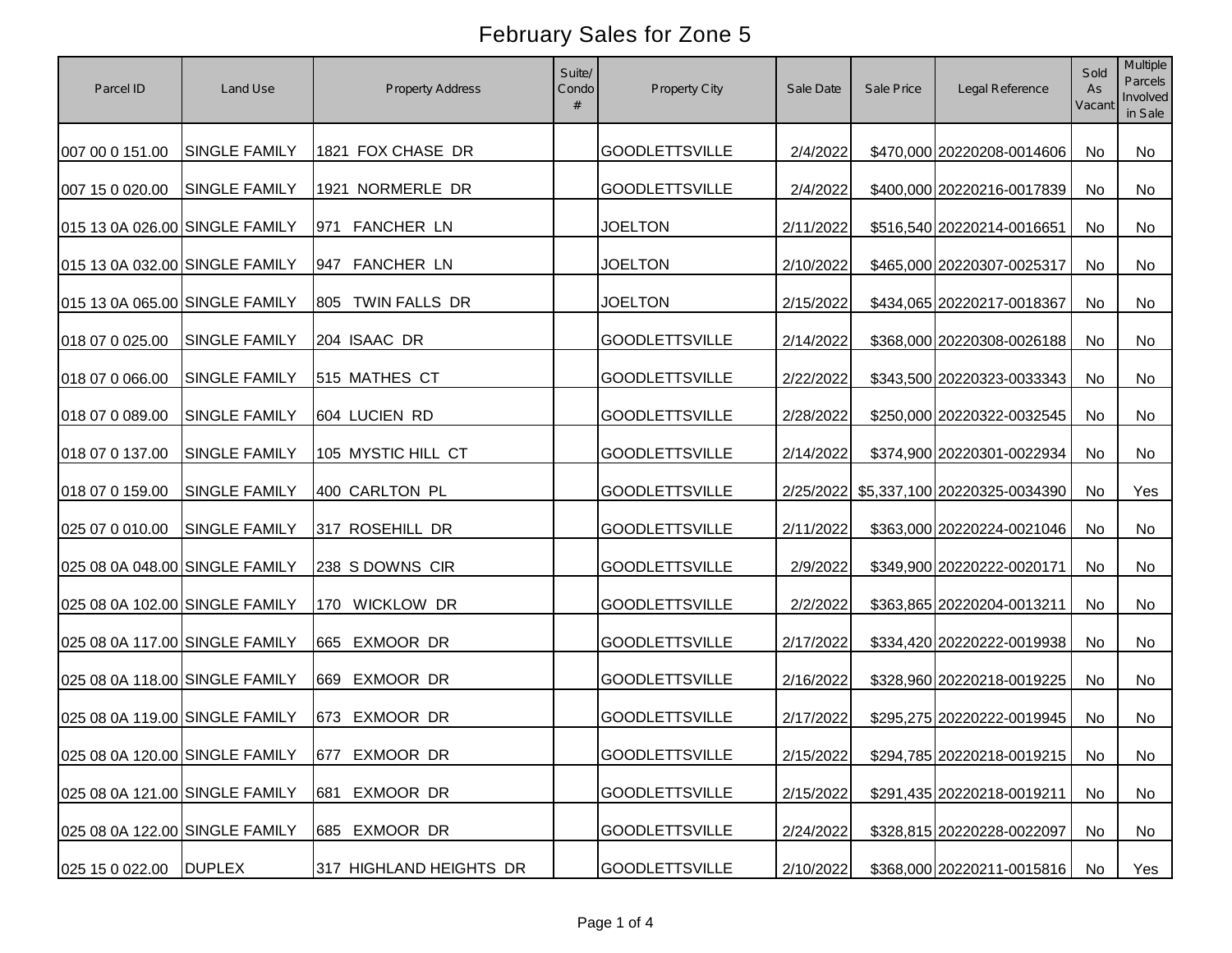| Parcel ID                      | Land Use                          | <b>Property Address</b>               | Suite/<br>Condo<br># | Property City         | Sale Date | Sale Price | Legal Reference            | Sold<br>As<br>Vacant | Multiple<br><b>Parcels</b><br>Involved<br>in Sale |
|--------------------------------|-----------------------------------|---------------------------------------|----------------------|-----------------------|-----------|------------|----------------------------|----------------------|---------------------------------------------------|
| 025 15 0 023.00                | <b>DUPLEX</b>                     | 315 HIGHLAND HEIGHTS DR               |                      | <b>GOODLETTSVILLE</b> | 2/10/2022 |            | \$368,000 20220211-0015816 | No                   | Yes                                               |
| 032 09 0B 011.00 SINGLE FAMILY |                                   | 4948 INDIAN SUMMER DR                 |                      | <b>NASHVILLE</b>      | 2/28/2022 |            | \$510,000 20220302-0023660 | No                   | No                                                |
| 033 03 0A 110.00 CONDO         | <b>RESIDENTIAL</b>                | 110 ROLLING MEADOWS DR                |                      | <b>GOODLETTSVILLE</b> | 2/15/2022 |            | \$229,000 20220216-0018032 | No                   | No                                                |
| 033 04 0D 108.00 CONDO         | <b>RESIDENTIAL</b>                | DRY CREEK COMMONS<br>116<br>DR        |                      | <b>GOODLETTSVILLE</b> | 2/4/2022  |            | \$274,900 20220216-0017816 | No                   | No                                                |
| 033 04 0D 109.00 CONDO         | <b>RESIDENTIAL</b>                | DRY CREEK COMMONS<br>118<br><b>DR</b> |                      | <b>GOODLETTSVILLE</b> | 2/11/2022 |            | \$269,800 20220222-0019893 | No                   | No                                                |
| 033 04 0D 110.00 CONDO         | <b>RESIDENTIAL</b>                | DRY CREEK COMMONS<br>120<br><b>DR</b> |                      | <b>GOODLETTSVILLE</b> | 2/4/2022  |            | \$271,800 20220222-0019957 | No                   | No                                                |
| 041 00 0 015.00                | <b>SINGLE FAMILY</b>              | 1280 OLD HICKORY BLVD                 |                      | <b>NASHVILLE</b>      | 2/24/2022 |            | \$300,000 20220308-0026003 | No                   | No                                                |
| 041 00 0 189.00                | <b>RESIDENTIAL</b><br><b>LAND</b> | 4188 BRICK CHURCH PIKE                |                      | <b>WHITES CREEK</b>   | 2/14/2022 |            | \$206,000 20220224-0021441 | Yes                  | No                                                |
| 041 01 0A 041.00 SINGLE FAMILY |                                   | 5433 DANIEL RAY DR                    |                      | <b>WHITES CREEK</b>   | 2/7/2022  |            | \$334,000 20220224-0021015 | No                   | No                                                |
| 041 01 0A 074.00 SINGLE FAMILY |                                   | 5070 COBBLESTONE CREEK<br><b>DR</b>   |                      | <b>WHITES CREEK</b>   | 2/8/2022  |            | \$356,000 20220301-0022722 | No                   | No                                                |
| 041 12 0 092.00                | <b>SINGLE FAMILY</b>              | 416 KEMPER DR N                       |                      | <b>MADISON</b>        | 2/18/2022 |            | \$475,000 20220302-0023697 | No                   | No                                                |
| 042 01 0 042.00                | <b>SINGLE FAMILY</b>              | 1043 NESBITT DR                       |                      | <b>NASHVILLE</b>      | 2/4/2022  |            | \$520,000 20220222-0020261 | No                   | No                                                |
| 042 13 0 064.00                | <b>SINGLE FAMILY</b>              | 130 PORT DR                           |                      | <b>MADISON</b>        | 2/18/2022 |            | \$579,000 20220222-0019874 | No                   | No                                                |
| 050 02 0A 115.00 SINGLE FAMILY |                                   | 2508 SOLOMON LN                       |                      | <b>NASHVILLE</b>      | 2/15/2022 |            | \$415,000 20220217-0018640 | No                   | No                                                |
| 050 02 0A 154.00 SINGLE FAMILY |                                   | <b>WESTCHESTER DR</b><br>1400         |                      | <b>NASHVILLE</b>      | 2/10/2022 |            | \$365,585 20220211-0016081 | <b>No</b>            | No                                                |
| 050 02 0A 159.00 SINGLE FAMILY |                                   | 1355 WESTCHESTER DR                   |                      | <b>NASHVILLE</b>      | 2/1/2022  |            | \$68,000 20220203-0012755  | No                   | No                                                |
|                                | 050 02 0A 160.00 SINGLE FAMILY    | 1356 WESTCHESTER DR                   |                      | NASHVILLE             | 2/16/2022 |            | \$349,925 20220217-0018544 | No                   | No                                                |
| 050 02 0A 164.00 SINGLE FAMILY |                                   | 2713 HUNTMERE LN                      |                      | <b>NASHVILLE</b>      | 2/14/2022 |            | \$367,520 20220215-0017421 | No                   | No                                                |
| 050 02 0A 165.00 SINGLE FAMILY |                                   | 2717 HUNTMERE LN                      |                      | <b>NASHVILLE</b>      | 2/1/2022  |            | \$68,000 20220203-0012757  | No                   | No                                                |
| 050 02 0A 166.00 SINGLE FAMILY |                                   | 2721 HUNTMERE LN                      |                      | <b>NASHVILLE</b>      | 2/1/2022  |            | \$68,000 20220203-0012759  | No                   | No                                                |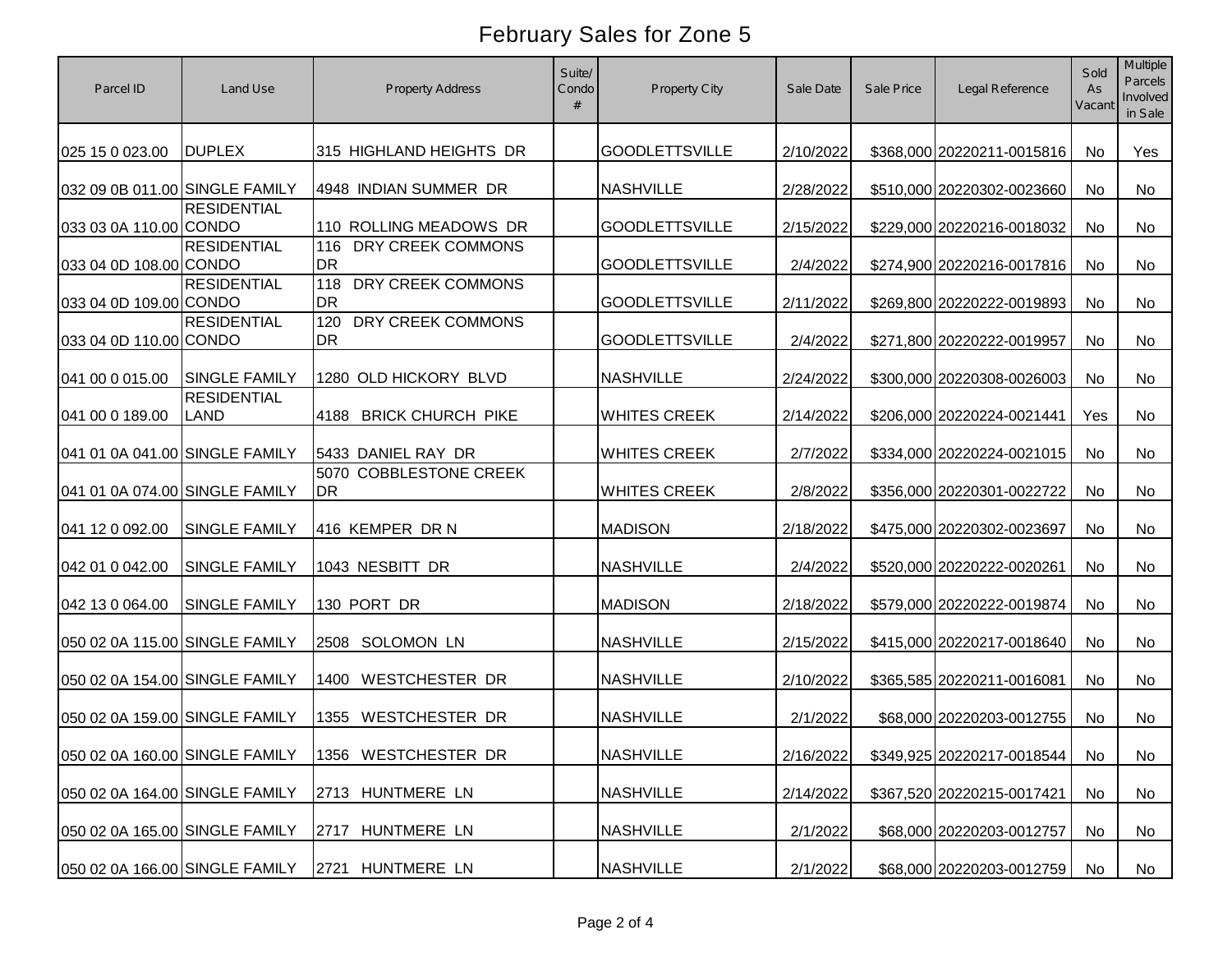| Parcel ID                      | Land Use           |                     | <b>Property Address</b> | Suite/<br>Condo<br># | <b>Property City</b> | Sale Date | Sale Price | Legal Reference               | Sold<br>As<br>Vacant | Multiple<br><b>Parcels</b><br>Involved<br>in Sale |
|--------------------------------|--------------------|---------------------|-------------------------|----------------------|----------------------|-----------|------------|-------------------------------|----------------------|---------------------------------------------------|
| 050 02 0A 169.00 SINGLE FAMILY |                    |                     | 2712 HUNTMERE LN        |                      | <b>NASHVILLE</b>     | 2/1/2022  |            | \$68,000 20220203-0012763     | No                   | No                                                |
| 050 02 0A 170.00 SINGLE FAMILY |                    |                     | 2708 HUNTMERE LN        |                      | <b>NASHVILLE</b>     | 2/16/2022 |            | \$347,875 20220217-0018540    | No                   | No                                                |
| 050 02 0A 171.00 SINGLE FAMILY |                    |                     | 2704 HUNTMERE LN        |                      | <b>NASHVILLE</b>     | 2/18/2022 |            | \$344,215 20220222-0019929    | No                   | No                                                |
| 050 02 0A 175.00 LAND          | <b>RESIDENTIAL</b> |                     | 3750 WILLOW CREEK RD    |                      | <b>NASHVILLE</b>     | 2/22/2022 |            | \$68,000 20220223-0020473     | Yes                  | No                                                |
| 050 02 0A 176.00 LAND          | <b>RESIDENTIAL</b> |                     | 3748 WILLOW CREEK RD    |                      | <b>NASHVILLE</b>     | 2/22/2022 |            | \$68,000 20220223-0020471     | Yes                  | No                                                |
| 050 02 0C 055.00 LAND          | <b>RESIDENTIAL</b> | 1078                | CONE BLVD               |                      | <b>NASHVILLE</b>     | 2/7/2022  |            | \$162,740 20220210-0015579    | Yes                  | Yes                                               |
| 050 02 0C 056.00 LAND          | <b>RESIDENTIAL</b> |                     | 1082 CONE BLVD          |                      | <b>NASHVILLE</b>     | 2/7/2022  |            | \$162,740 20220210-0015579    | Yes                  | Yes                                               |
| 050 02 0C 081.00 SINGLE FAMILY |                    | 2669<br><b>BLVD</b> | <b>THORNTON GROVE</b>   |                      | <b>NASHVILLE</b>     | 2/25/2022 |            | \$351,985 20220301-0023089    | No                   | No                                                |
| 050 02 0C 088.00 LAND          | <b>RESIDENTIAL</b> | 2931                | WINTERBERRY DR          |                      | <b>NASHVILLE</b>     | 2/28/2022 |            | \$78,280 20220303-0024419     | Yes                  | No                                                |
| 050 02 0C 090.00 LAND          | <b>RESIDENTIAL</b> | 2916                | WINTERBERRY DR          |                      | <b>NASHVILLE</b>     | 2/14/2022 |            | \$78,280 20220217-0018375     | Yes                  | No                                                |
| 050 02 0C 091.00 SINGLE FAMILY |                    | 2912                | WINTERBERRY DR          |                      | <b>NASHVILLE</b>     | 2/25/2022 |            | \$369,455 20220301-0023063    | No                   | No                                                |
| 050 02 0C 096.00 SINGLE FAMILY |                    | 2664<br><b>BLVD</b> | <b>THORNTON GROVE</b>   |                      | <b>NASHVILLE</b>     | 2/18/2022 |            | \$364,005 20220223-0020475    | No                   | No                                                |
| 050 02 0D 023.00 CONDO         | <b>RESIDENTIAL</b> | 2935                | <b>WINTERBERRY DR</b>   | 31                   | <b>NASHVILLE</b>     | 2/8/2022  |            | \$264,990 20220210-0015573    | No                   | No                                                |
| 050 02 0D 024.00 CONDO         | <b>RESIDENTIAL</b> | 2935                | WINTERBERRY DR          | 32                   | <b>NASHVILLE</b>     | 2/11/2022 |            | \$275,660 20220215-0017424    | No                   | No                                                |
| 050 02 0D 025.00 CONDO         | <b>RESIDENTIAL</b> | 2935                | WINTERBERRY DR          | 53                   | <b>NASHVILLE</b>     | 2/25/2022 |            | \$282,665 20220301-0023073    | No                   | No                                                |
| 050 02 0D 026.00 CONDO         | <b>RESIDENTIAL</b> | 2935                | WINTERBERRY DR          | 54                   | <b>NASHVILLE</b>     | 2/24/2022 |            | \$273,665 20220228-0022117    | <b>No</b>            | No                                                |
| 050 02 0D 027.00 CONDO         | <b>RESIDENTIAL</b> |                     | 2935 WINTERBERRY DR     |                      | 55 NASHVILLE         | 2/23/2022 |            | \$277,170 20220225-0021715 No |                      | No                                                |
| 050 02 0D 053.00 LAND          | <b>RESIDENTIAL</b> |                     | 2935 WINTERBERRY DR     | 8                    | <b>NASHVILLE</b>     | 2/14/2022 |            | \$222,480 20220222-0019909    | Yes                  | Yes                                               |
| 050 02 0D 054.00 LAND          | <b>RESIDENTIAL</b> |                     | 2935 WINTERBERRY DR     | 7                    | <b>NASHVILLE</b>     | 2/14/2022 |            | \$222,480 20220222-0019909    | Yes                  | Yes                                               |
| 050 02 0D 055.00 LAND          | <b>RESIDENTIAL</b> |                     | 2935 WINTERBERRY DR     | 6                    | <b>NASHVILLE</b>     | 2/14/2022 |            | \$222,480 20220222-0019909    | Yes                  | Yes                                               |